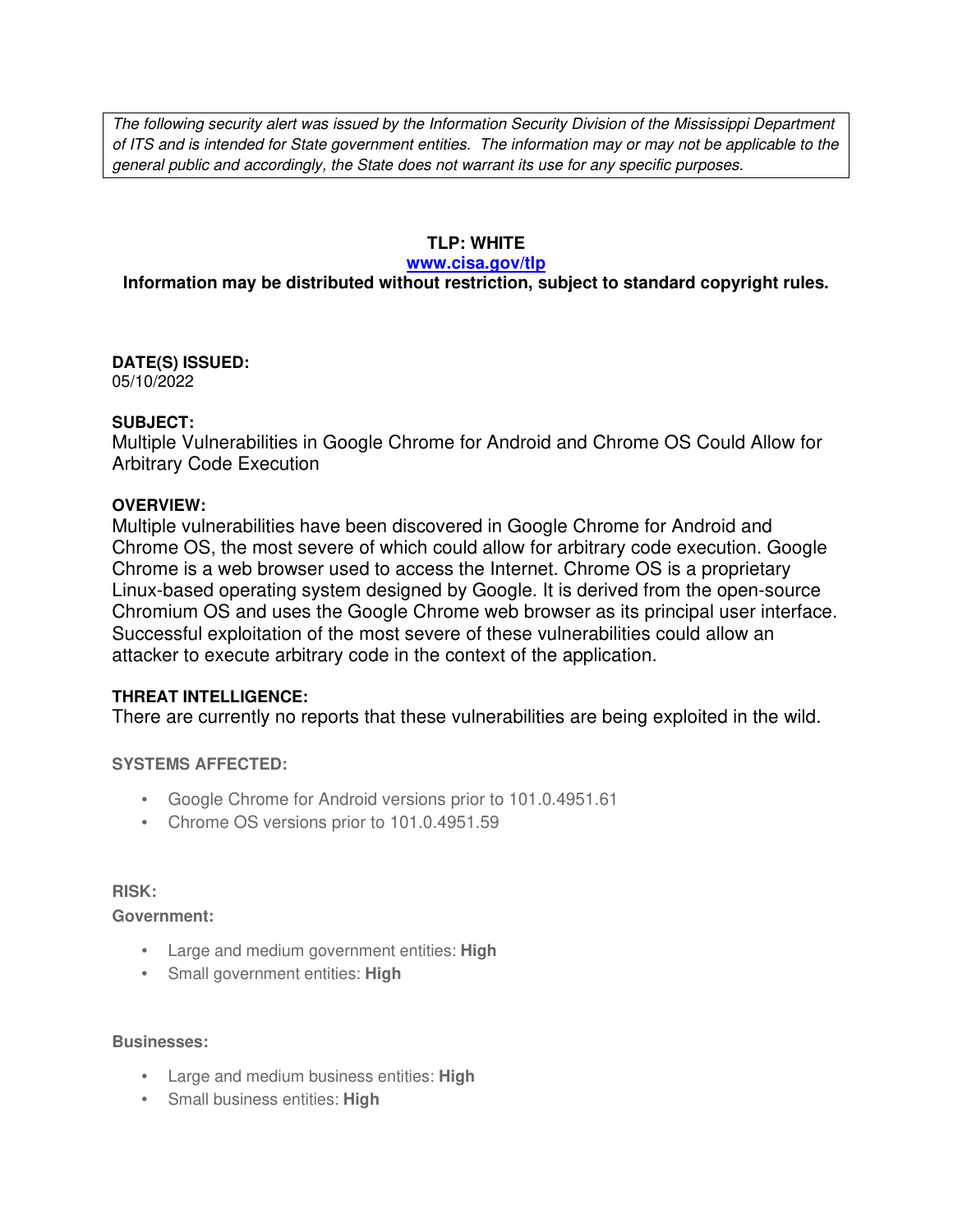### **Home users: Low**

### **TECHNICAL SUMMARY:**

Multiple vulnerabilities have been discovered in Google Chrome for Android and Chrome OS, the most severe of which could allow for arbitrary code execution. Details of the vulnerabilities are as follows:

- Chrome for Android
	- o Use after free in Sharesheet (CVE-2022-1633)
	- o Use after free in Browser UI (CVE-2022-1634)
	- o Use after free in Permission Prompts (CVE-2022-1635)
	- o Use after free in Performance APIs (CVE-2022-1636)
	- o Inappropriate implementation in Web Contents (CVE-2022-1637)
	- o Heap buffer overflow in V8 Internationalization (CVE-2022-1638)
	- o Use after free in ANGLE (CVE-2022-1639)
	- o Use after free in Sharing ( CVE-2022-1640)
	- o Use after free in Web UI Diagnostics (CVE-2022-1641)
- Chrome OS
	- o Heap Use-after-free in Window Manager
	- o Use after free in Chrome OS shell.
	- o Heap buffer overflow in Window Manager.
	- o Use-after-free in file selection dialog
	- o Use-after-free in PPD file selection dialog
	- o Use-after-free in file selection dialog
	- o Buffer overflow in Shelf

Successful exploitation of the most severe of these vulnerabilities could allow an attacker to execute arbitrary code in the context of the application.

### **RECOMMENDATIONS:**

We recommend the following actions be taken:

- Apply the stable channel update provided by Google to vulnerable systems immediately after appropriate testing.
- Run all software as a non-privileged user (one without administrative privileges) to diminish the effects of a successful attack.
- Remind users not to visit un-trusted websites or follow links provided by unknown or untrusted sources.
- Inform and educate users regarding the threats posed by hypertext links contained in emails or attachments especially from un-trusted sources.
- Apply the Principle of Least Privilege to all systems and services.

**REFERENCES: Google:**